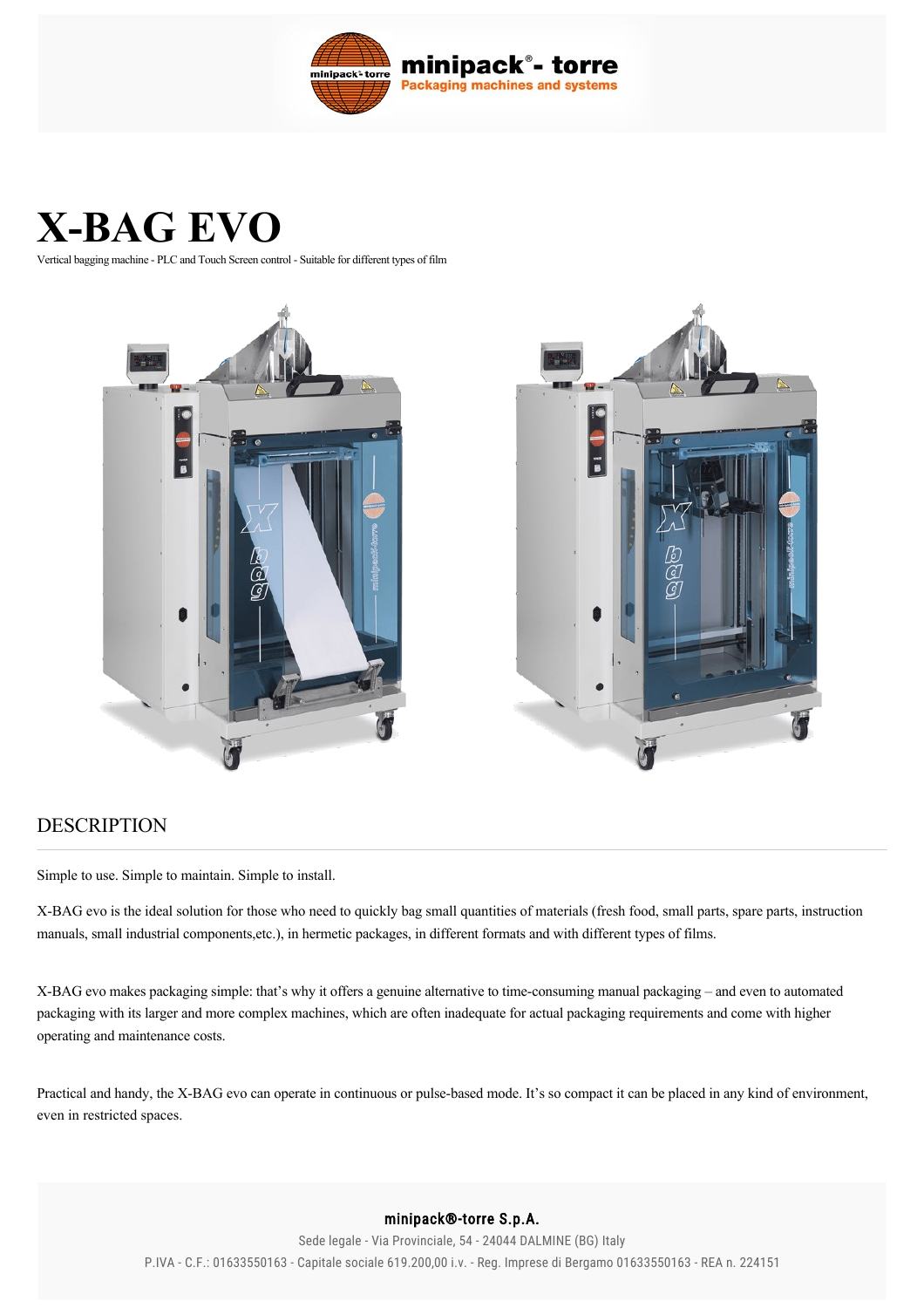

# **TECHNICAL FEATURES**

| <b>Electrical Power Supply</b>        | V            | 220/240                                                                                                      |
|---------------------------------------|--------------|--------------------------------------------------------------------------------------------------------------|
| MAX power installed                   | kW           | 0.5                                                                                                          |
| Pneumatic supply                      | bar          | 40l/m up to 6 bar                                                                                            |
| Hourly output                         | p/h<br>(pph) | $0 - 1000$                                                                                                   |
| <b>MAX</b> Reel Dimensions (diameter) | mm           | 250                                                                                                          |
| MAX Reel Strip Dimensions (width)     | mm           | 360/410/520                                                                                                  |
| Film thickness                        | micron       | 15/50                                                                                                        |
| <b>Bag</b> length                     | mm           | 50/330 (mm 580 with belt)                                                                                    |
| Bag width                             | mm           | 170/185/235 (depending on collar)                                                                            |
| Type of film that can be used         | type         | Polyethylene, polyolefin, macro-perforated, coupled,<br>biodegradable films, cartene plastic, printed films) |
| Horizontal sealing                    | type         | Double mental strip and cutting line                                                                         |
| Machine dimensions                    | mm           | 800x850x1500                                                                                                 |
| Machine weight (Net/Gross)            | kg           | 130/165(MF99MB75)<br>135/170(MF99MB76)                                                                       |

minipack®-torre shall not be held liable for typos or printing errors in this catalogue. It also reserves the right to make changes to the specified features without prior notice. All trademarks are property of their respective owners and are hereby acknowledged.

# **TECHNICAL DRAWING**



## minipack®-torre S.p.A.

Sede legale - Via Provinciale, 54 - 24044 DALMINE (BG) Italy P.IVA - C.F.: 01633550163 - Capitale sociale 619.200,00 i.v. - Reg. Imprese di Bergamo 01633550163 - REA n. 224151